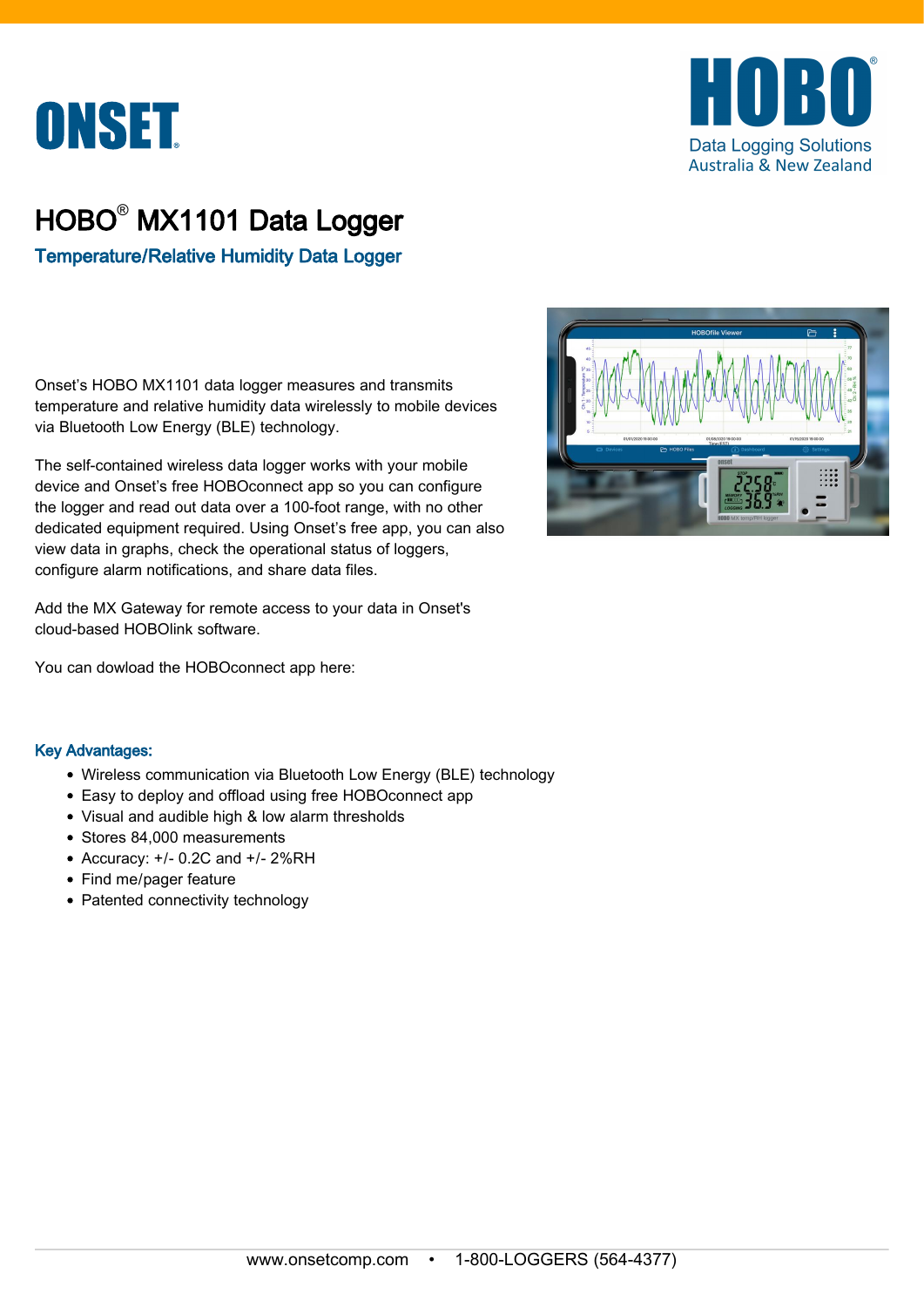## HOBO MX1101 Data Logger Specifications

| <b>Temperature Sensor</b>                                                                                    |                                                                                                                                                                                                                                                                                                                                                                 |
|--------------------------------------------------------------------------------------------------------------|-----------------------------------------------------------------------------------------------------------------------------------------------------------------------------------------------------------------------------------------------------------------------------------------------------------------------------------------------------------------|
| Range                                                                                                        | $-20^{\circ}$ to 70 $^{\circ}$ C (-4 $^{\circ}$ to 158 $^{\circ}$ F)                                                                                                                                                                                                                                                                                            |
| <b>Accuracy</b>                                                                                              | ±0.21°C from 0° to 50°C (±0.38°F from 32° to 122°F)                                                                                                                                                                                                                                                                                                             |
| <b>Resolution</b>                                                                                            | 0.024°C at 25°C (0.04°F at 77°F)                                                                                                                                                                                                                                                                                                                                |
| <b>Drift</b>                                                                                                 | < $0.1^{\circ}$ C (0.18 $^{\circ}$ F) per year                                                                                                                                                                                                                                                                                                                  |
| <b>RH Sensor*</b>                                                                                            |                                                                                                                                                                                                                                                                                                                                                                 |
| Range                                                                                                        | 1% to 90%, non-condensing                                                                                                                                                                                                                                                                                                                                       |
| Accuracy                                                                                                     | ±2.0% from 20% RH to 80% RH typical to a maximum of ±4.5% including hysteresis at 25°C<br>(77°F); below 20% RH and above 80% RH ±6% typical                                                                                                                                                                                                                     |
| <b>Resolution</b>                                                                                            | 0.01%                                                                                                                                                                                                                                                                                                                                                           |
| <b>Drift</b>                                                                                                 | <1% per year typical                                                                                                                                                                                                                                                                                                                                            |
| <b>Response Time</b>                                                                                         |                                                                                                                                                                                                                                                                                                                                                                 |
| Temperature                                                                                                  | 7:30 minutes in air moving 1 m/s (2.2 mph)                                                                                                                                                                                                                                                                                                                      |
| <b>RH</b>                                                                                                    | 20 seconds to 90% in airflow of 1 m/s (2.2 mph)                                                                                                                                                                                                                                                                                                                 |
| Logger                                                                                                       |                                                                                                                                                                                                                                                                                                                                                                 |
| <b>Radio Power</b>                                                                                           | 1 mW (0 dBm)                                                                                                                                                                                                                                                                                                                                                    |
| <b>Transmission Range</b>                                                                                    | Approximately 30.5 m (100 ft) line-of-sight                                                                                                                                                                                                                                                                                                                     |
| <b>Wireless Data Standard</b>                                                                                | Bluetooth Smart (Bluetooth Low Energy, Bluetooth 4.0)                                                                                                                                                                                                                                                                                                           |
| <b>Logger Operating Range</b>                                                                                | -20 $^{\circ}$ to 70 $^{\circ}$ C (-4 $^{\circ}$ to 158 $^{\circ}$ F); 0 to 95% RH (non-condensing)                                                                                                                                                                                                                                                             |
| <b>Logging Rate</b>                                                                                          | 1 second to 18 hours                                                                                                                                                                                                                                                                                                                                            |
| <b>Logging Modes</b>                                                                                         | Fixed interval (normal, statistics) or burst                                                                                                                                                                                                                                                                                                                    |
| <b>Memory Modes</b>                                                                                          | Wrap when full or stop when full                                                                                                                                                                                                                                                                                                                                |
| <b>Start Modes</b>                                                                                           | Immediate, push button, date & time, or next interval                                                                                                                                                                                                                                                                                                           |
| <b>Stop Modes</b>                                                                                            | When memory full, push button, date & time, or after a set logging period                                                                                                                                                                                                                                                                                       |
| <b>Restart Mode</b>                                                                                          | Push button                                                                                                                                                                                                                                                                                                                                                     |
| <b>Time Accuracy</b>                                                                                         | $\pm$ 1 minute per month at 25°C (77°F)                                                                                                                                                                                                                                                                                                                         |
| <b>Battery Life</b>                                                                                          | 1 year, typical with logging interval of 1 minute. Faster logging and/or statistics sampling<br>intervals, entering burst logging mode, and remaining connected with the app will impact<br>battery life. Excessive readouts, audible alarms, and paging all impact battery life. Visual<br>alarms and other events can have a marginal impact on battery life. |
| <b>Battery Type</b>                                                                                          | Two AAA 1.5 V alkaline batteries, user replaceable                                                                                                                                                                                                                                                                                                              |
| <b>Memory</b>                                                                                                | 128 KB (84,650 measurements, maximum)                                                                                                                                                                                                                                                                                                                           |
| Full Memory Download TimeApproximately 60 seconds; may take longer the further the device is from the logger |                                                                                                                                                                                                                                                                                                                                                                 |
| <b>LCD</b>                                                                                                   | LCD is visible from 0° to 50°C (32° to 122°F); the LCD may react slowly or go blank in<br>temperatures outside this range                                                                                                                                                                                                                                       |
| <b>Size</b>                                                                                                  | 3.66 x 8.48 x 2.29 cm (1.44 x 3.34 x 0.9 in.)                                                                                                                                                                                                                                                                                                                   |
| Weight                                                                                                       | 56 g (1.98 oz)                                                                                                                                                                                                                                                                                                                                                  |
| <b>Environmental Rating</b>                                                                                  | <b>IP50</b>                                                                                                                                                                                                                                                                                                                                                     |
| CE                                                                                                           | The CE Marking identifies this product as complying with all relevant directives in the European<br>Union (EU).                                                                                                                                                                                                                                                 |

\*Per RH sensor manufacturer data sheet